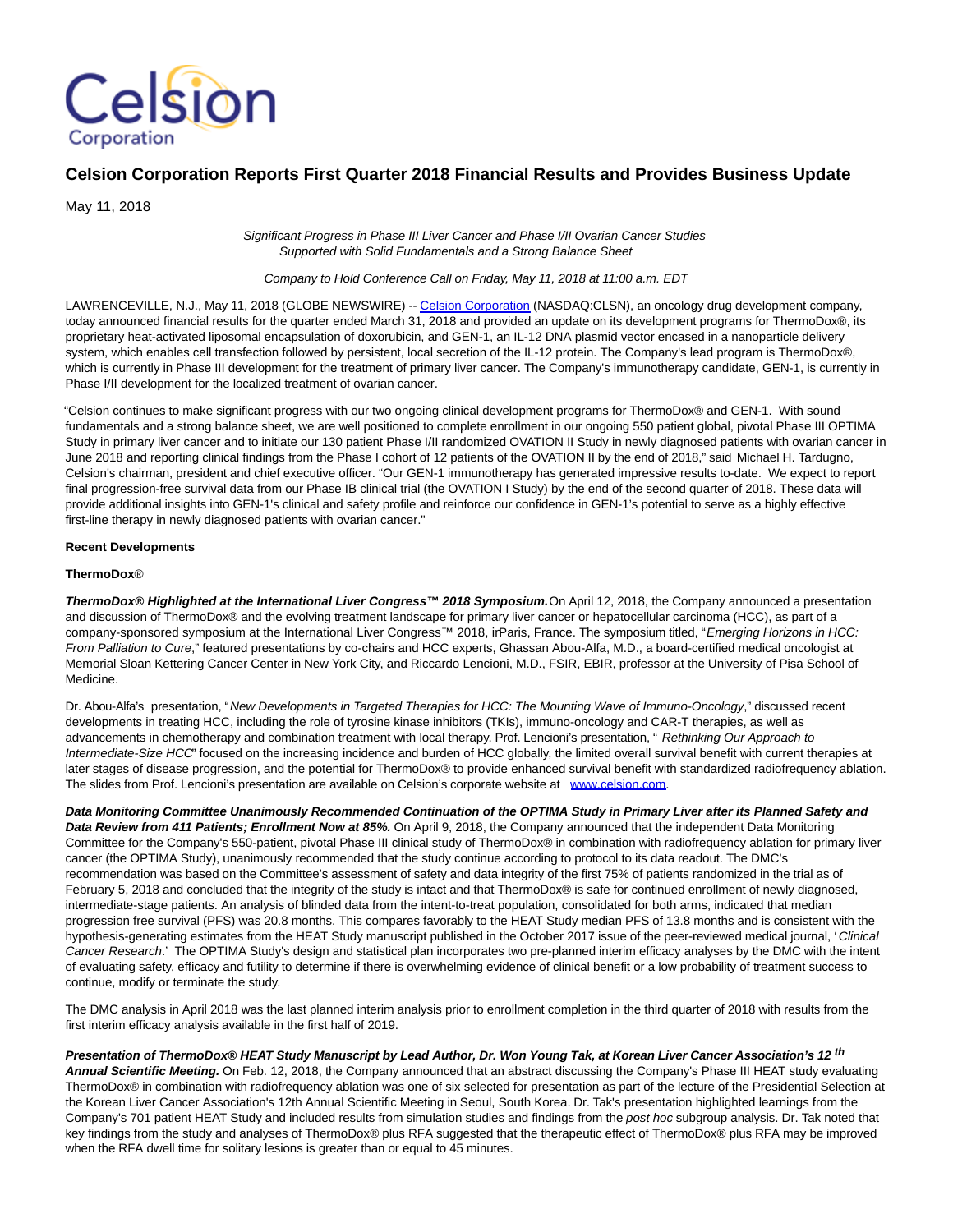Dr. Tak's presentation explored the hypothesis prompted by these findings: ThermoDox®, when used in combination with RFA standardized to a minimum dwell time of 45 minutes (sRFA ≥ 45 min), may increase the overall survival (OS) of patients with hepatocellular carcinoma. The final OS analysis from the HEAT Study demonstrated that in a large, well bounded, subgroup of patients (n=285 patients, 41% of the previous 701 patient HEAT Study), treatment with a combination of ThermoDox® and standardized RFA provided an average 58% improvement in OS compared to standardized RFA alone. The Hazard Ratio (HR) was 0.63 (95% CI 0.43 - 0.93) with a p-value of 0.0198. In this large subgroup, median OS for the ThermoDox® plus standardized RFA group translated into a 25.4-month (more than 2.1 years) survival benefit over the standardized RFA-only group totaling approximately 80 months (6-1/2 years, which is considered a curative treatment for HCC) for the ThermoDox® plus standardized RFA group versus 53 months for the standardized RFA-only group.

## **GEN-1 Immunotherapy**

**Presentation of GEN-1 Clinical Development Program and Recent Clinical and Translation Research Data by Ovarian Cancer Expert at Oppenheimer & Co. Investor Event.** On March 5, 2018, the Company announced that Premal H. Thaker, M.D., M.S., a nationally recognized expert in gynecologic oncology, Associate Professor of Obstetrics and Gynecology at the Siteman Cancer Center at the Washington University School of Medicine in St. Louis, and investigator in Celsion's GEN-1 development program presented, "Ovarian Cancer: New Horizons and Treatments" at an investor event hosted by Oppenheimer & Co. in New York City on March 1, 2018.

Dr. Thaker's presentation highlighted the following:

- GEN-1 is a novel new approach that is designed to deploy the anti-cancer mechanism of the potent, broad-spectrum immunotherapy, IL-12, without the toxicities associated with the recombinant IL-12 protein.
- In a Phase I study of GEN-1, 14 newly diagnosed patients with Stage III/IV ovarian cancer were intraperitoneally administered GEN-1 plus neoadjuvant chemotherapy. Results from the study demonstrated immunological changes consistent with the ability of GEN-1 to increase local (peritoneal) levels of IL-12 and its downstream anti-cancer cytokines and reduction in vascular endothelial growth factor (VEGF; potent angiogenic factor that contributes to tumor angiogenesis) levels with little change in systemic circulation.
- The study showed no serious systemic toxicities. These clinical findings, including a partial or complete response in 86% of patients, R0 resections in 100% of patients treated at the highest dose cohort and recently reported progression-free survival (PFS) of over 21 months compared to historical controls for PFS of approximately 12 months, support further evaluation of GEN-1's safety and efficacy in patients with Stage III/IV ovarian cancer.

# **Corporate Development**

**Corporate Presentations at Two Investor Conferences. In March 2018, the Company** presented at two investor healthcare conferences:

- The B. Riley FBR Inaugural China Healthcare Investing & Partnering Symposium. The conference was held March 15-17, 2018 at The InterContinental Hotel Hangzhou, China.
- The Oppenheimer 28<sup>th</sup> Annual Healthcare Conference. The conference was held March 20-21, 2018 at The Westin New York Grand Central in New York City.

The webcast of Celsion's presentation at the Oppenheimer conference has been archived on the "News & Investors" section of Celsion's corporate website at [www.celsion.com.](https://www.globenewswire.com/Tracker?data=qG33VZ8M_qVN15nkeDRRg5dQ1HNW9Vv-IUEF-VqV_Mldv63GhprNSE-D-Tom67Ml-YQ-RWMHUqoXKhEDsCXyyIyMT2F59R4AeUbxS4wHN2JwJJ_gTTYX6dia4NlLG-5sO5J2VtEIBYhPB7KilnuT_tjcEpKDBPM4J1Pdw1DXthPMAY4eBo4nwialwDBm7_vMOR5sEAvJthh3lH5V-MQQ50iRYlLIXslLsbdyN12-xEk=)

**Raised \$27.5 Million in Gross Proceeds During the Fourth Quarter of 2017, and an Additional \$1.3 Million in Gross Proceeds During the First Quarter of 2018.** Recent minimally dilutive equity offerings totaling approximately \$28.8 million in gross proceeds during the fourth quarter of 2017 through January 2018 have strengthened the Company's balance sheet and will be used to support the Company's development efforts and potentially significant clinical milestones for ThermoDox® and GEN-1 clinical programs into the third quarter of 2019.

- **The Company raised \$17.0 million in gross proceeds through the exercise of outstanding common stock warrants in early October 2017.**
- **In October 2017,** the Company completed an underwritten equity offering of shares of common stock and warrants to purchase common stock with Oppenheimer & Co. The gross proceeds of the offering were approximately \$6.6 million.
- In November 2017 and January 2018, the Company raised \$5.2 million in gross proceeds off its ATM Equity Facility with Cantor Fitzgerald.

## **Financial Results**

For the quarter ended March 31, 2018, Celsion reported a net loss of \$4.5 million, or a loss of \$0.25 per share, compared to a net loss of \$5.2 million, or a loss of \$3.09 per share, in the same period of 2017.

Net cash used for operating activities was \$4.7 million for the quarter ended March 31, 2018, compared to \$3.1 million for the same period of 2017. Cash, cash equivalents, short-term investments and interest receivable at March 31, 2018 was \$20.8 million. Cash provided by financing activities was approximately \$1.2 million during the quarter ended March 31, 2018.

Research and development costs were \$2.7 million for the quarter ended March 31, 2018, compared to \$3.5 million for the same period of 2017. Clinical development costs for the Phase III OPTIMA Study were \$1.3 million for the quarter ended March 31, 2018 compared to \$1.6 million for the same period of 2017. R&D costs for other development programs were lower because of the Company's tighter clinical development focus around the pivotal Phase III OPTIMA Study for the treatment of primary liver cancer and the clinical development program for GEN-1 IL-12 immunotherapy for the localized treatment of ovarian cancer.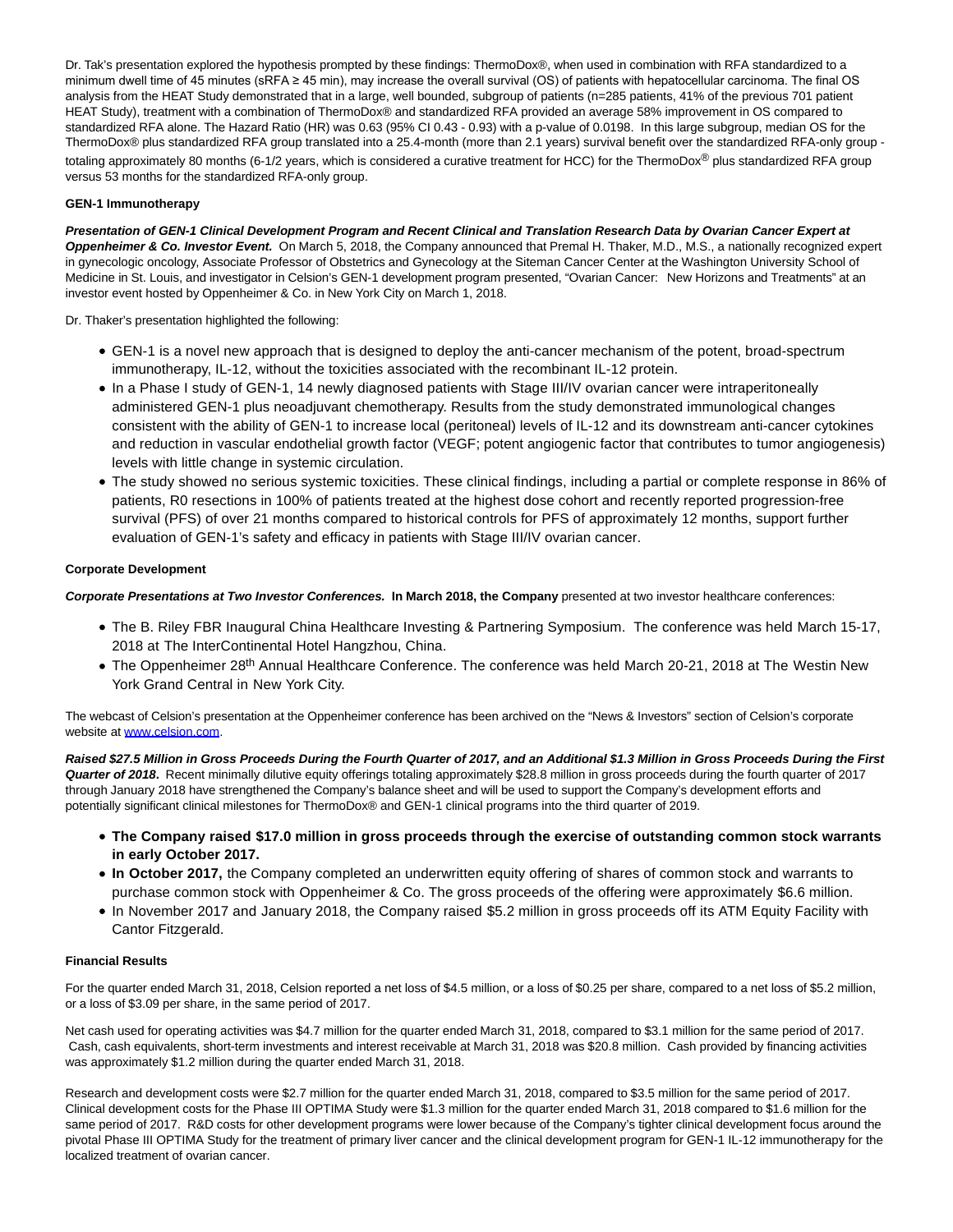General and administrative expenses were \$1.7 million for the quarter ended March 31, 2018, compared to \$1.5 million for the same period of 2017. This modest increase was due to higher professional fees and an increase in non-cash stock option compensation expense.

As the Company paid off its Venture Debt Facility with Hercules Technology Growth Capital, Inc. during 2017, the Company did not have any interest expense in the first quarter of 2018. Interest expense was \$0.1 million for the first quarter of 2017.

#### **Quarterly Conference Call**

The Company is hosting a conference call to provide a business update and discuss its first quarter 2018 financial results at 11:00 a.m. EDT on Friday May 11, 2018. To participate in the call, interested parties may dial 1-888-298-3457 (Toll-Free/North America) or 1-719-325-4917 (International/Toll) and ask for the Celsion Corporation First Quarter 2018 Earnings Call (Conference Code: 6550185) to register ten minutes before the call is scheduled to begin. The call will also be broadcast live on the internet a[t www.celsion.com.](https://www.globenewswire.com/Tracker?data=qG33VZ8M_qVN15nkeDRRgxq4RDXt7GqcLRJdjYtsTMpwPI0PEGTO-twBEs97UkbT-xarR0qcpo6_Z47qloXkTg==)

The call will be archived for replay on Friday, May 11, 2018 and will remain available until Friday, May 25, 2018. The replay can be accessed at 1-719-457-0820 or 1-888-203-1112 (Toll-Free/USA) or 1-719-457-0820 (International/Toll) using Conference ID: 6550185. An audio replay of the call will also be available on the Company's website[, www.celsion.com,](https://www.globenewswire.com/Tracker?data=qG33VZ8M_qVN15nkeDRRg8BndqD11XIGYyVXAgw0-FuuSEQtWhbkyxOfOMbnxD5HysLL97R-1XrWKtKocd__aQ==) for 90 days after 2:00 p.m. EDT on Friday, May 11, 2018.

#### **About Celsion Corporation**

Celsion is a fully-integrated oncology company focused on developing a portfolio of innovative cancer treatments, including directed chemotherapies, immunotherapies and RNA- or DNA-based therapies. The Company's lead program is ThermoDox®, a proprietary heat-activated liposomal encapsulation of doxorubicin, currently in Phase III development for the treatment of primary liver cancer. The pipeline also includes GEN-1, a DNA-based immunotherapy for the localized treatment of ovarian and brain cancers. Celsion has two platform technologies for the development of novel nucleic acid-based immunotherapies and other anti-cancer DNA or RNA therapies. For more information on Celsion, visit our website: [http://www.celsion.com \(](https://www.globenewswire.com/Tracker?data=f2uOZQFgqJxV1V8C6Yg1TzhlgNUsovps-GvxYNe7frYS0_oJKOPBL6wiVKqZBx0aiqiDisd7O86PD76c258DJYESy1qRRSQ6XwUFpeNs0rU=)CLSN-FIN).

Celsion wishes to inform readers that forward-looking statements in this release are made pursuant to the "safe harbor" provisions of the Private Securities Litigation Reform Act of 1995. Readers are cautioned that such forward-looking statements involve risks and uncertainties including, without limitation, unforeseen changes in the course of research and development activities and in clinical trials; the uncertainties of and difficulties in analyzing interim clinical data; the significant expense, time, and risk of failure of conducting clinical trials; the need for Celsion to evaluate its future development plans; possible acquisitions or licenses of other technologies, assets or businesses; possible actions by customers, suppliers, competitors, regulatory authorities; and other risks detailed from time to time in Celsion's periodic reports and prospectuses filed with the Securities and Exchange Commission. Celsion assumes no obligation to update or supplement forward-looking statements that become untrue because of subsequent events, new information or otherwise.

#### **Celsion Investor Contact**

Jeffrey W. Church Sr. Vice President and CFO 609-482-2455 [jchurch@celsion.com](https://www.globenewswire.com/Tracker?data=L6l0xTMTobBi4adAEBXTc3S8Aa1e1NwIJxk4Xav6lT4d1qcqH5qjHmeoJsCwln0QojGRpvvttIVVdWP-_4M8WDWNzNsDVyw92q2NAUMmGTs=)

# **Celsion Corporation Condensed Statements of Operations (in thousands except per share amounts) (unaudited)**

|                                                                     | <b>Three Months</b><br><b>Ended</b><br>March 31, |  |            |  |
|---------------------------------------------------------------------|--------------------------------------------------|--|------------|--|
|                                                                     | 2018                                             |  | 2017       |  |
| <b>Licensing revenue</b>                                            | \$125                                            |  | \$<br>125  |  |
| <b>Operating expenses:</b>                                          |                                                  |  |            |  |
| Research and development                                            | 2,741                                            |  | 3,475      |  |
| General and administrative                                          | 1,665                                            |  | 1,468      |  |
| Total operating expenses                                            | 4,406                                            |  | 4,943      |  |
| Loss from operations                                                | (4,281)                                          |  | (4,818)    |  |
| Other (expense) income:                                             |                                                  |  |            |  |
| Loss from valuation of earn-out milestone liability                 | (270)                                            |  | (284)      |  |
| Investment income, interest expense and other income (expense), net | 74                                               |  | (58)       |  |
| Total other (expense) income, net                                   | (196)                                            |  | (342)      |  |
| <b>Net loss</b>                                                     | \$ (4,477)                                       |  | \$ (5,160) |  |
| Net loss per common share - basic and diluted                       | \$ (0.25)                                        |  | \$ (3.09)  |  |